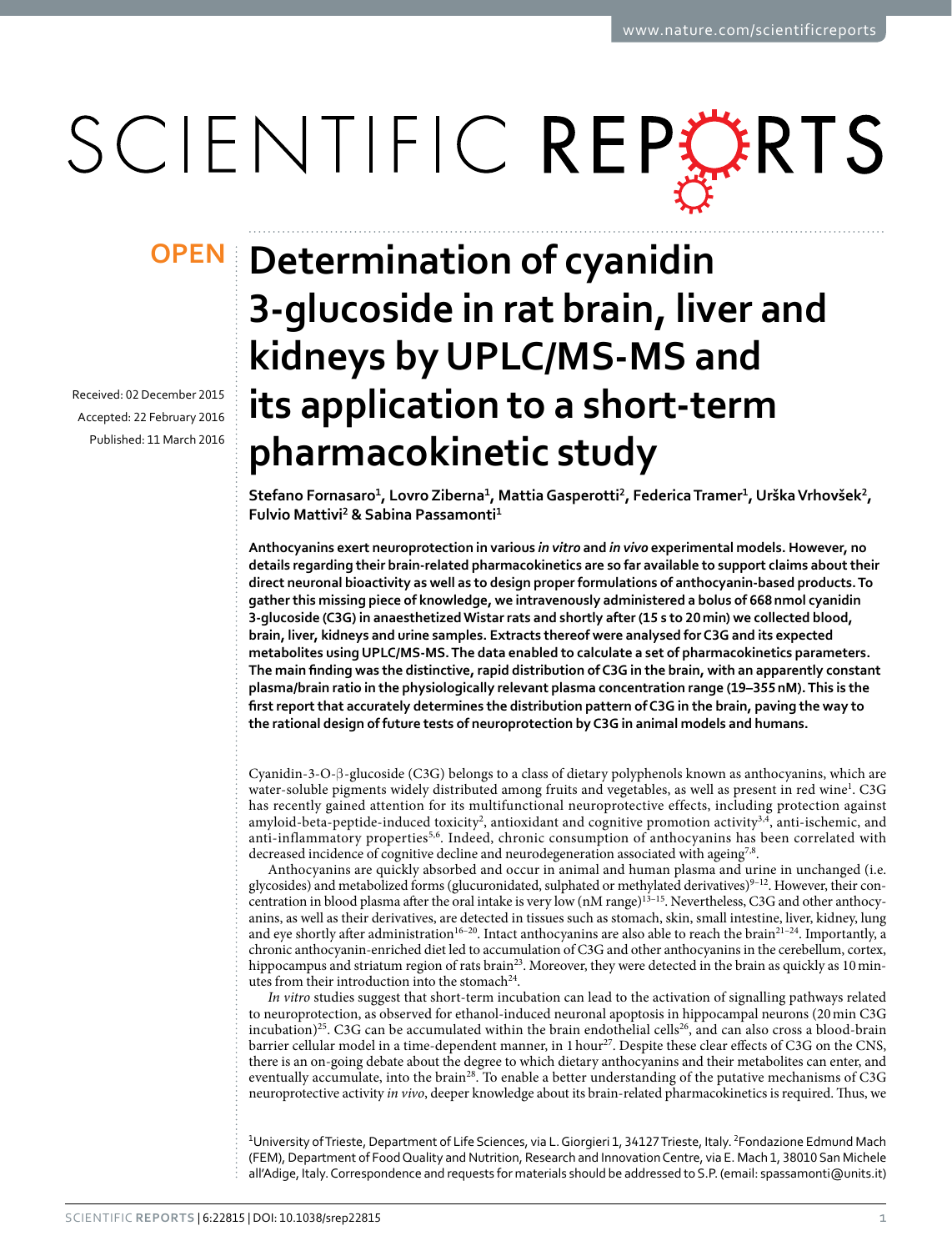<span id="page-1-0"></span>

| Time (min)            | C3G                | PN3G             | PT3G            | D3G             | M3G               | PG3G            | <b>TOT</b>         |
|-----------------------|--------------------|------------------|-----------------|-----------------|-------------------|-----------------|--------------------|
| 0.25                  | $354.84 \pm 54.19$ | $33.68 \pm 5.51$ | $2.20 \pm 1.05$ | nd              | $9.13 \pm 3.46$   | $4.50 \pm 0.62$ | $404.34 \pm 64.83$ |
| 2                     | $93.80 \pm 9.01$   | $13.05 \pm 2.35$ | $4.95 \pm 3.16$ | $12.81 + 10.46$ | $95.83 \pm 61.71$ | $1.89 \pm 0.17$ | $222.33 + 86.86$   |
| 5                     | $72.19 \pm 5.47$   | $12.31 \pm 1.37$ | $1.71 + 1.39$   | nd              | $16.45 + 13.08$   | $2.01 + 0.28$   | $104.67 \pm 21.58$ |
| 15                    | $17.50 \pm 2.04$   | $3.73 \pm 0.94$  | nd              | nd              | $3.67 \pm 0.14$   | $1.90 \pm 0.19$ | $26.80 \pm 3.31$   |
| 20                    | $18.78 \pm 4.06$   | $3.40 + 0.22$    | nd              | nd              | $8.60 + 3.88$     | $1.55 + 0.13$   | $32.33 + 8.29$     |
| $AUC_{0-20}$ (nM min) | 1165.23            | 174.77           | nsd             | nsd             | 343.45            | 40.41           | 1825.57            |
| Half life (min)       | 6.90               | 8.16             | nsd             | nsd             | 5.29              | 44.67           | 5.36               |

**Table 1. Mean plasma concentrations (nM) of C3G and its derivatives in Wistar rats following intravenous administration of 668 nmol of C3G.** Results are expressed as mean  $\pm$  SEM (n = 4). <sup>nd</sup> Not detected; <sup>nsd</sup> data not sufficient to estimate the terminal slope;  $AUC_{0-20}$ , Area Under the Curve from 0 to 20 min; t<sup>1</sup>/<sub>2</sub>, Half-life; C3G, cyanidin-3-O-glucoside; D3G, delphinidin-3-O-glucoside; PN3G, peonidin-3-O-glucoside; PT3G, Petunidin-3-O-glucoside; M3G, malvidin-3-O-glucoside; PG3G, Pelargonidin-3-O-glucoside. Limits of quantitation (nM) are the following: C3G (1.11), PN3G(1.08), PT3G(2.09), D3G(4.30), M3G(1.01), PG3G (1.15).

focused on short-term C3G pharmacokinetics (PK) (15 s–20min), after intravenous administration to circumvent inter-individual variability in gastrointestinal absorption. Under these conditions, we observed the rapid distribution of C3G into the brain. The quantitative analysis of C3G and its associated methylated derivatives in rat organs and biofluids, applied to a PK analysis, enabled us to characterize the complex distribution and metabolism of C3G in the rat organism. Indeed, this piece of knowledge is not available in the literature and is therefore reported here in detail for the first time. Recently, there was the direct evidence for the entrance of the flavonoid molecule into the brain parenchyma<sup>29</sup>, thereby opening the rationale for other flavonoids, including anthocyanins, to be localized in neurons or glia. Noteworthy, our experimental strategy involved the least number of animals, in compliance with the 3R principles on animal experimentation.

#### **Results and Discussion**

[Table 1](#page-1-0) reports the concentrations of C3G and other anthocyanins measured in plasma of anaesthetized rats over a period of 0–20 min after I.V. administration of 668nmol C3G. The disappearance of C3G was very fast; its biotransformation was rapid and substantial, allowing for the quick appearance of some derivatives in the circulation, such as Peonidin-3-O-β-glucoside (PN3G) and Malvidin-3-O-β-glucoside (M3G). Delphinidin-3-O-β-glucoside (D3G) appeared transiently in plasma only at 2min. Petunidin-3-O-β-glucoside (PT3G) was detected in plasma only in trace amounts within the first 5 min. These congeners ([Fig. 1](#page-2-0)) may be regarded as the products of hydroxylation and methylation reactions catalysed by cytochrome P450 and catechol O-methyl transferase, respectively[30](#page-9-19). Pelargonidin-3-O-β-glucoside (PG3G) was also found throughout the experiment. Currently, we are unable to speculate about the enzyme activity responsible of this transformation, since no mammalian dehydroxylase is listed in enzyme databases. Recently, we have reported another case of dehydroxylation, i.e. the transformation of urolithin A to urolithin  $B^{28}$ . No aglycones or conjugated derivatives were detected.

[Table 2](#page-3-0) reports the concentrations of C3G and other anthocyanins measured in the brain, the liver and the kidneys. C3G distribution and methylation to PN3G were very rapid in these tissues, where PT3G was also found. The amounts recovered in the urine are reported in [Table 3](#page-3-1). Rat urine showed relatively high amounts of C3G and major metabolites. As much as 15% of the injected dose was recovered 5min after the injection.

A noteworthy feature is the high rate of C3G disappearance following I.V. administration, thereby making it an analytical challenge to detect plasma C3G at sufficient amounts for its PK parameters to be determined.

**Plasma Pharmacokinetics of C3G.** The disappearance of C3G from plasma ([Fig. 2A\)](#page-4-0) was described by a biphasic curve: a very rapid decline in the first 2min (distribution phase) that was followed by a slower declining phase (elimination phase). The plasma PK parameters, calculated by both NCA and TCMA, are reported in [Table 4.](#page-4-1) Notably, half-life  $(t^1/2)$ , volume of distribution at steady state  $(V_{ss})$  and total body clearance (CL) were similar if calculated by either method. The extrapolated plasma concentrations of C3G at time zero  $(C_0)$  were calculated by either compartmental or non-compartmental analysis, respectively. The values found were 550 and 429nM, respectively.

The results allow several novel insights into C3G distribution and metabolism, and they also corroborate find-ings previously made in the same<sup>31</sup> or in other rodent species<sup>[32](#page-9-21)</sup>. The mean half-life of C3G was less than 8 min, meaning that ca. 10% of the residual amount of C3G was eliminated per min. Accordingly, we can estimate that the time window needed to accurately describe complete elimination is no more than 1 hour (considering the general rule of a thumb for a complete elimination in 5–6 half-lives, which is in our case 40–50min).

It is noteworthy that the total body clearance of C3G was 0.49L/min, a figure that is much higher than the cardiac output (0.10L/min). Therefore, blood-flow independent elimination can be assumed, e.g. by spontaneous and enzyme-catalysed decomposition to undetectable products, such as the unstable 2,4,6-trihydroxybenzaldehyde<sup>33</sup>, or by direct metabolism occurring in the blood (plasma, red blood cells, and/or endothelial surface) or by a possible lung first-pass effect $19,34$ .

At the steady state, the volume of distribution of C3G was 4.58 L, which is much greater than total body water<sup>35</sup>, suggesting that C3G is extensively distributed in tissues: when distribution equilibrium is achieved, only 0.24% of C3G is present in plasma, while 99.76% is distributed beyond plasma. As a consequence, the plasma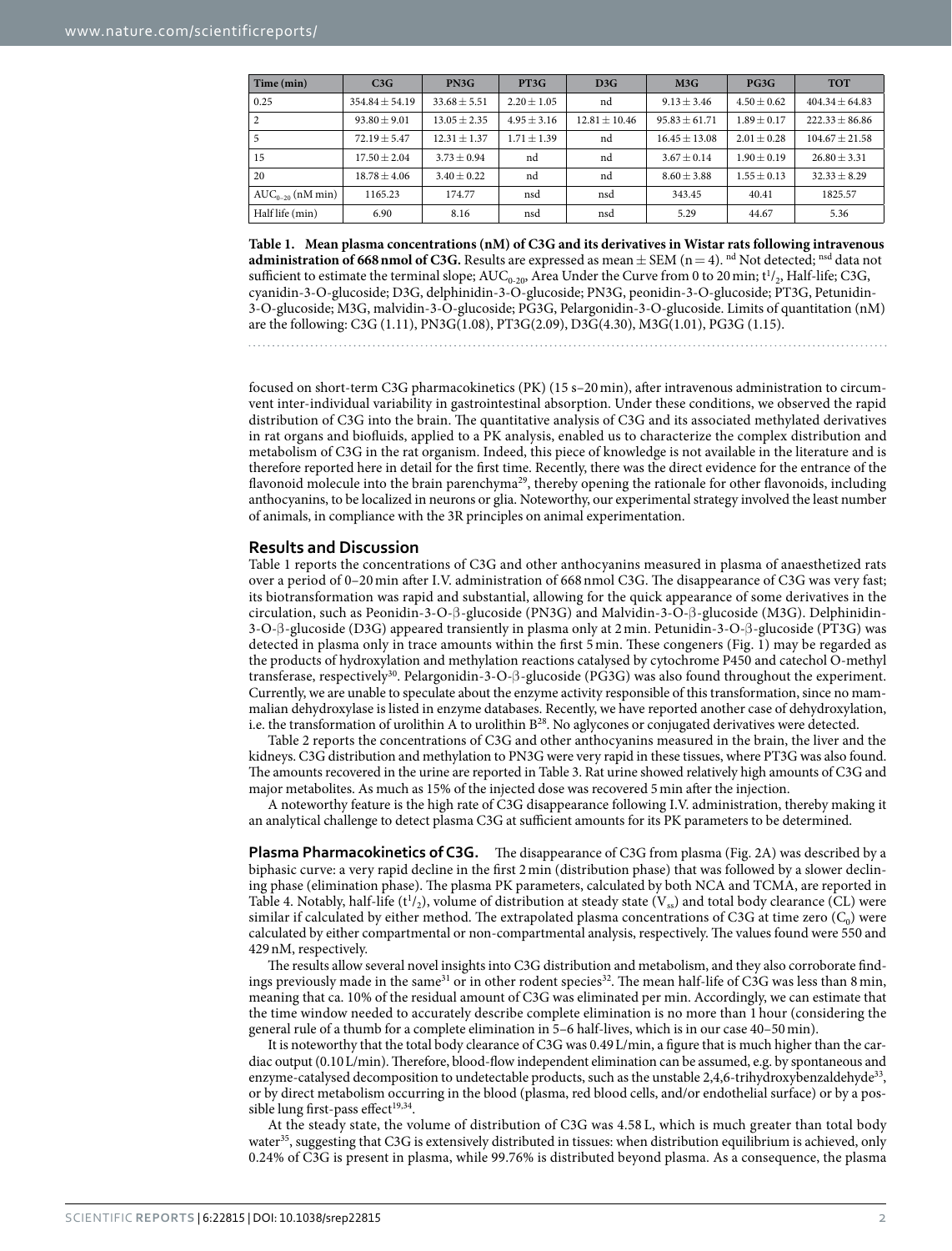

<span id="page-2-0"></span>concentration cannot be used as a proxy for predicting the concentration in tissues, with the possible exception of brain, as discussed below.

Other physiological parameters resulting from the two compartment model were: i) the volume in the central compartment  $(V_1, 1.21 L)$ ; ii) the volume in the peripheral compartment  $(V_2, 3.36 L)$ , suggesting that the major fraction of C3G resided in the peripheral compartment); iii) the distribution half-life ( $t^{1}/_{2d}$ , 0.30 min, suggesting that after 18 s, half of the compound had already been cleared from the plasma. In other words, it takes ca. 8 s for distribution to go to 50% completion and between 25 to 42 s for distribution to go to completion); iv) the distribution clearance ( $CL<sub>d</sub>$ , 1.76 $L/min$ ).

**Peripheral Bioavailability.** The mean residence time of C3G in the body (MRT, 9.21 min) is the sum of the mean residence time in both the peripheral space ( $MRT<sub>p</sub>$ , 6.78 min) and the central compartment or circulation (MRT<sub>C</sub>, 2.44 min). The peripheral bioavailability (F<sub>AUC</sub>, calculated as MRT<sub>P</sub>/MRT<sub>C</sub>) was 2.77, indicating that C3G molecules tend to spend a longer time (73.51% of its MRT) in the peripheral space than in the central compartment (systemic circulation). This speaks in favour of an accumulation pattern for C3G molecules.

The mean transient time of C3G molecules in the peripheral space  $(MTT_{p}$  defined as the mean time needed for C3G molecules to return to the central compartment subsequent to entering the peripheral space) was 1.91 min; and the number of circulations made by a molecule on average before being eliminated ( $I_c$ , calculated as MRT<sub>P</sub>/ MTT<sub>P</sub>) was 3.56. In other words, while seven molecules are being distributed from the central to peripheral space, two molecules are being eliminated from the central compartment ([Fig. 3](#page-5-0)).

**Tissue pharmacokinetics of C3G and its metabolites.** The concentrations-time courses of C3G in selected tissues are shown in [Fig. 2B.](#page-4-0) C3G, PN3G and PT3G could be detected in brain, liver, and kidneys ([Fig. 4](#page-6-0)  and [Table 2](#page-3-0)). The amounts of C3G found in tissues were in descending order of kidneys (0.44–1.69nmol/g), liver  $(5.64-58.61 \text{ pmol/g})$  and brain  $(2.41-44.11 \text{ pmol/g})$ . The AUC values of C3G in the brain and in the liver were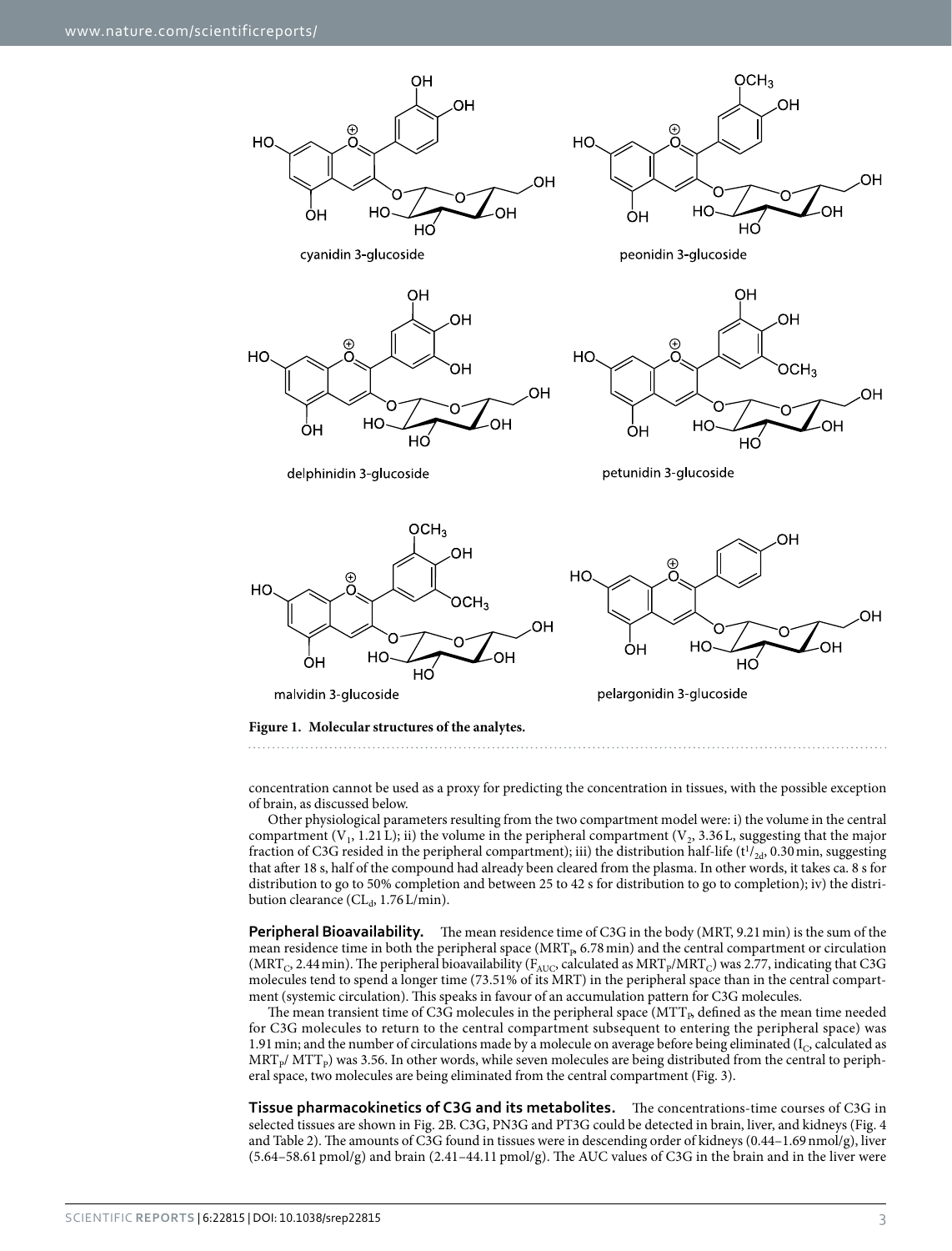<span id="page-3-0"></span>

|              | Time (min)               | $C3G$ (pmol/g)    | PN3G (pmol/g)      | PT3G (pmol/g)                | isoPN3G (pmol/g)  |
|--------------|--------------------------|-------------------|--------------------|------------------------------|-------------------|
| Liver        | 0.25                     | $56.61 \pm 11.79$ | $539.38 \pm 71.33$ | $1.23 \pm 0.59^*$            | $13.86 \pm 4.32$  |
|              | $\overline{c}$           | $19.22 \pm 1.99$  | $317.61 \pm 35.86$ | $2.42 \pm 0.08$              | $6.19 \pm 2.09$   |
|              | 5                        | $20.91 \pm 2.61$  | $364.74 \pm 44.85$ | $1.09 \pm 0.52^*$            | $15.85 \pm 1.82$  |
|              | 15                       | $11.02 \pm 2.24$  | $216.10 \pm 36.06$ | $1.60 \pm 0.44^*$            | $1.39 \pm 1.14$   |
|              | 20                       | $5.54 \pm 0.33$   | $100.84 \pm 6.33$  | $3.06 \pm 0.19$              | $0.64 \pm 0.25$ # |
|              | $AUC_{0-t}$ (pmol/g min) | 345.29            | 5610.12            | 33.85                        | 145.57            |
|              | Half-life (min)          | 8.15              | 9.99               | nsd                          | 3.18              |
|              | $MTT_L$ (min)            | 1.43              | 3.93               | nsd                          | N/A               |
|              |                          |                   |                    |                              |                   |
|              | Time (min)               | $C3G$ (nmol/g)    | $PN3G$ (nmol/g)    | PT3G (pmol/g)                |                   |
|              | 0.25                     | $1.69 \pm 0.47$   | $1.99 \pm 0.55$    | $2.04 \pm 0.59^{*}$          |                   |
|              | $\overline{c}$           | $1.40 \pm 0.16$   | $1.56 \pm 0.18$    | $2.82 \pm 0.28$              |                   |
|              | 5                        | $0.58 \pm 0.08$   | $0.85 \pm 0.08$    | $2.40 \pm 0.13$              |                   |
| Kidneys      | 15                       | $0.57 \pm 0.17$   | $0.89 \pm 0.22$    | $2.29 \pm 0.07$              |                   |
|              | 20                       | $0.44 \pm 0.04$   | $0.90 \pm 0.14$    | $2.53 \pm 0.26$              |                   |
|              | $AUC_{0-t}$ (nmol/g min) | 14.32             | 20.36              | $48.13*$                     |                   |
|              | Half-life (min)          | 11.66             | 20.80              | 135.08                       |                   |
|              | $MTT_{K}$ (min)          | 8.54              | 23.11              | 187.44                       |                   |
|              |                          |                   |                    |                              |                   |
|              | Time (min)               | $C3G$ (pmol/g)    | PN3G (pmol/g)      | PT3G (pmol/g)                |                   |
|              | 0.25                     | $40.46 \pm 9.67$  | nd                 | nd                           |                   |
| <b>Brain</b> | 2                        | $7.48 \pm 0.79$   | $2.07 \pm 1.18$    | $1.15 \pm 0.62$ <sup>#</sup> |                   |
|              | 5                        | $7.05 \pm 0.55$   | $0.70 \pm 0.30^*$  | $1.01 \pm 0.46^*$            |                   |
|              | 15                       | $2.18 \pm 0.58$   | $0.40 \pm 0.38$ #  | $2.45 \pm 0.22$              |                   |
|              | 20                       | $2.21 \pm 0.44$   | $0.37 \pm 0.13^*$  | $1.90 \pm 0.60^*$            |                   |
|              | $AUC_{0,t}$ (pmol/g min) | 119.89            | 17.10              | 32.42                        |                   |
|              | Half-life (min)          | 8.80              | 15.57              | nsd                          |                   |
|              | $MTT_B$ (min)            | 0.43              | 8.61               | nsd                          |                   |

**Table 2. Mean concentrations of C3G and its derivatives in liver, kidneys and brain of Wistar rats following intravenous administration of 668 nmol of C3G.** Concentrations are expressed as mean  $\pm$  SEM (n = 4). pmol  $g^{-1}$  min<sup>-1</sup>; N/A Not applicable; nd, not detected.  $*$ value below LOQ; nsd data not sufficient to estimate the terminal slope; AUC<sub>0-inf</sub>, Area under curve; MTT<sub>B</sub>, Mean Transit Time in the brain; MTT<sub>K</sub>, Mean Transit time in kidneys;  $MTT<sub>L</sub>$ , Mean Transit Time in the liver.

<span id="page-3-1"></span>

| Time<br>$(\min)$ | C3G<br>(nmol/g) | PN3G<br>(nmol/g) | PT3G<br>(pmol/g) | D3G<br>(nmol/g) | M3G<br>(pmol/g) | PG3G<br>(pmol/g) | <b>TOT</b><br>(nmol/g) |
|------------------|-----------------|------------------|------------------|-----------------|-----------------|------------------|------------------------|
| 0.25             | $0.02 + 0.01$   | $0.01 + 0.00$    | $4.58 + 2.84$    | $0.02 + 0.01$   | $28.35 + 17.87$ | $1.57 + 0.40$    | $0.09 + 0.05$          |
| $\sqrt{2}$       | $2.69 + 0.82$   | $1.48 + 0.41$    | $3.30 + 1.59$    | $0.03 + 0.00$   | $9.57 + 4.52$   | $7.92 + 2.59$    | $4.23 + 1.24$          |
| 5                | $20.20 + 2.61$  | $6.54 + 0.33$    | nd               | $0.05 + 0.01$   | $5.15 + 1.88$   | $47.09 + 4.16$   | $26.84 + 2.96$         |
| 15               | $11.95 + 6.53$  | $5.67 + 2.24$    | nd               | $0.02 + 0.01$   | $3.17 + 1.64$   | $33.22 + 16.09$  | $17.68 + 8.81$         |
| 20               | $5.66 + 1.31$   | $5.16 + 1.11$    | nd               | $0.03 + 0.01$   | nd              | $20.98 + 5.61$   | $10.87 + 2.44$         |

**Table 3. Urine concentrations of C3G and its derivatives in Wistar rats following intravenous administration of 668nmol of C3G.** nd, Not detected.

in the same concentration range (119.9 and 345.3pmol/g min, respectively). The AUC value in the kidneys was 14.3nmol/g min, as reported in [Table 2.](#page-3-0)

Since this experiment was focused on the distributive phase of the concentration-time profile in both the sampled tissues and plasma, the data enabled us to estimate the Mean Transit Time in each specific tissue (MTTi). Under these experimental conditions, this value serves as a good descriptor of tissue distribution differences<sup>36</sup>. Distribution of C3G occurred most quickly in the brain (MTT<sub>b</sub>, 0.43 min), followed by the liver (MTT<sub>b</sub> 1.43 min) and then the kidneys ( $MTT_k$ , 8.54 min).

The amounts of PN3G recovered in tissues were in descending order of kidneys (0.90–1.99 nmol/g), liver (100.84–539.38 pmol/g) and brain (0.37–2.07 pmol/g). The 4′ positional isomer isoPN3G was detected here as an expected metabolite, based on a critical re-assessment $37$  of previous data. It was here confirmed to be a minor peak, around 2.59% of PN3G, only in the liver. The AUC of PN3G in the kidneys and in the liver was 116.5 times and 32.10 times higher than in plasma, respectively, indicating strong metabolic capacity. For comparison, the AUC in the brain was only 9.78% of that in plasma.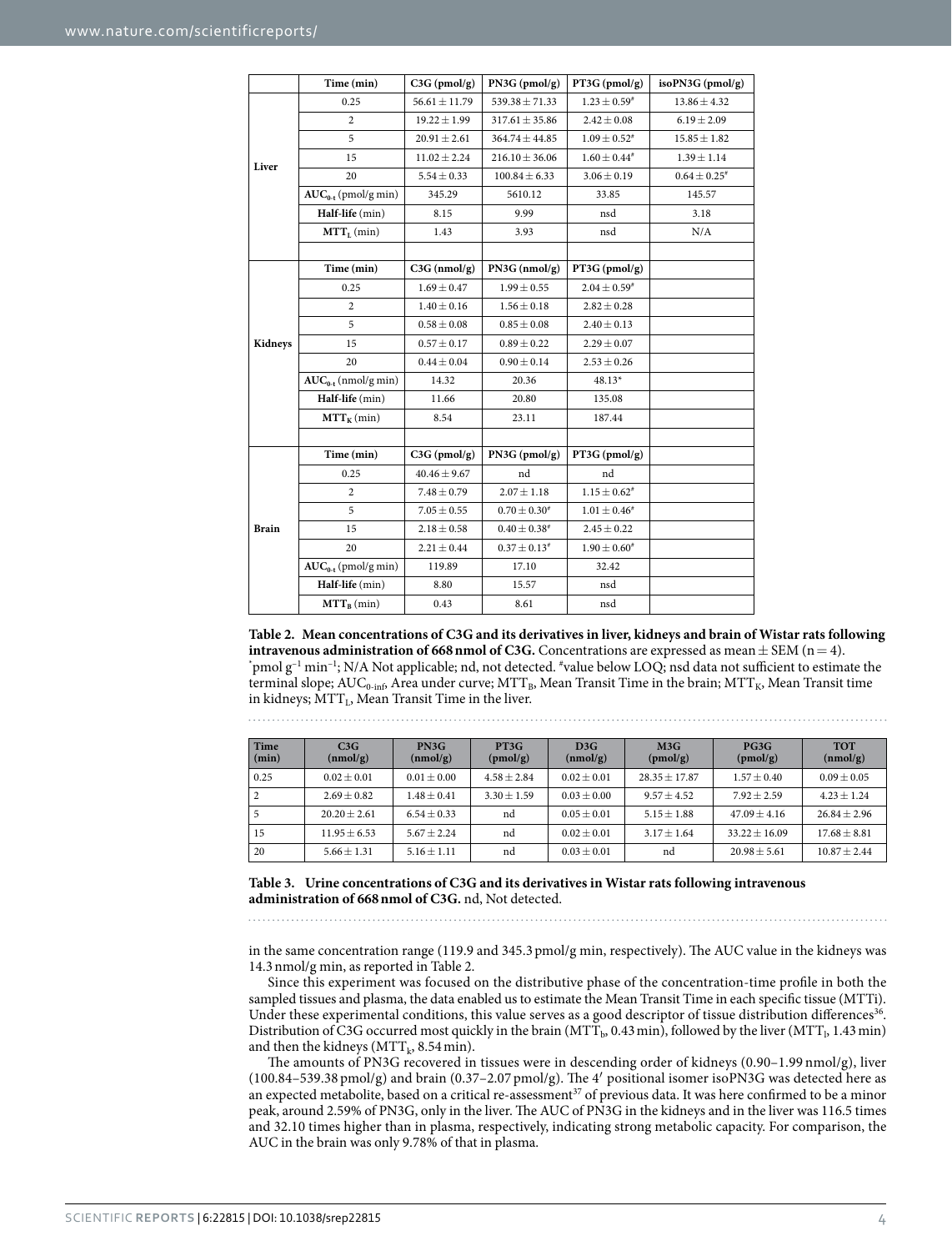

<span id="page-4-0"></span>**Figure 2.** (**A**) Two-compartment model fitting to the C3G plasma concentration-time profile in Wistar rats following intravenous administration of 668 nmol of C3G.  $\odot$  Observed; —Predicted. (R<sup>2</sup> = 0.9992; WSS = 0.14;  $AIC = -1.93$ ;  $SC = -3.49$ ). Concentrations are expressed as mean  $\pm$  SEM (n = 4). (**B**) Concentrations-time courses of C3G in selected tissues:  $\bigcirc$  Plasma ( $\mu$ M);  $\nabla$  Kidneys,  $\square$  Liver,  $\blacklozenge$  Brain (nmol/g).

<span id="page-4-1"></span>

| Non-compartmental analysis                  | Two-compartment model analysis |                            |        |                               |          |
|---------------------------------------------|--------------------------------|----------------------------|--------|-------------------------------|----------|
| Parameter                                   | Value                          | Parameter                  | Value  | Parameter                     | Value    |
| $\lambda$ <sub>z</sub> (min <sup>-1</sup> ) | 0.10                           | a(nM)                      | 442.79 | b(nM)                         | 107.68   |
| $T_{\rm max}$ (min)                         | 0.25                           | $\alpha$ min <sup>-1</sup> | 2.29   | $\beta$ min <sup>-1</sup>     | 0.09     |
| $C_{\text{max}}(nM)$                        | 354.84                         |                            |        |                               |          |
| $C_0(nM)$                                   | 429.12                         | $k_{10}$ min <sup>-1</sup> | 0.41   | Cl <sub>d</sub> (L/min)       | 1.76     |
| $AUC_{0.\text{inf}}(nM^*min)$               | 1352.14                        | $k_{12}$ min <sup>-1</sup> | 1.45   | CL (L/min)                    | 0.49     |
| $AUMC (nM*min2)$                            | 11789.96                       | $k_{21}$ min <sup>-1</sup> | 0.52   | $AUC_{0\text{-inf}}(nM^*min)$ | 1334.49  |
| MRT (min)                                   | 8.72                           | $t^{1/2}$ (min)            | 0.30   | $AUMC (nM*min2)$              | 12394.67 |
| $V_{\nu}(L)$                                | 4.92                           | $t^{1/2}$ (min)            | 7.41   | MRT (min)                     | 9.22     |
| CL (L/min)                                  | 0.49                           | $C_0(nM)$                  | 550.47 | $MRT_C$ (min)                 | 2.44     |
| $t^{1/2}$ (min)                             | 6.90                           | $V_1(L)$                   | 1.21   | $MRT_{p}(min)$                | 6.78     |
| $V_{ss}(L)$                                 | 4.31                           | V <sub>2</sub> (L)         | 3.36   | MTT (min)                     | 0.54     |
|                                             |                                | $V_{ss}(L)$                | 4.58   | $MTT_{p} (min)$               | 1.91     |
|                                             |                                | $F_{AUC}$                  | 2.77   | $I_{C}$                       | 3.55     |

**Table 4. Pharmacokinetic parameters of intravenous administration of 668nmol of C3G in Wistar rats.** a, T<sub>0</sub> intercept of distribution kinetics;  $\alpha$ , Exponent of the polyexponential equation (slope factor); AUC<sub>0-inf</sub>, Area under curve out to infinity; AUMC, Area Under the first Moment Curve from time 0 to infinity;  $\beta$ , Exponent of the polyexponential equation (slope factor); b,  $T_0$  intercept of elimination phase;  $C_0$ , backextrapolated drug concentration following rapid bolus iv administration; CL<sub>d</sub>, Distribution clearance; CL, Total body clearance;  $C_{\text{max}}$ , Maximum observed concentration;  $I_c$ , number of circulations;  $k_{10}$ , rate constant for elimination of drug from central compartment to outside body;  $k_{12}$ , rate constant for distribution of drug from central compartment to peripheral compartment;  $k_{21}$ , rate constant for redistribution of drug from peripheral to central compartment; MRT, Mean residence time; MRT<sub>C</sub>, Mean residence time in the central compartment; MRT<sub>P</sub>, Mean residence time in the peripheral space; MTT, Mean transit time; MTT<sub>p</sub>, Mean Transit Time in the peripheral space; t<sub>max</sub>, Time of occurrence of C<sub>max</sub>; t<sup>1</sup>/<sub>2</sub>, Terminal elimination half-life; t<sup>1</sup>/<sub>2d</sub>, Distribution halflife;  $t^{1}/_{2e}$ , Elimination half-life;  $V_1$ , Volume of central compartment;  $V_2$ , Volume of peripheral compartment;  $F_{\text{AUC}}$  AUC peripheral bioavailability; V<sub>ss</sub>, Volume of distribution at steady state;  $\lambda_n$ , First order terminal elimination rate constant.

The presence of PN3G in the sampled tissues (MTT<sub>1</sub>, 3.93 min; MTT<sub>k</sub>, 23.11 min; MTT<sub>b</sub>, 8.61 min) was significantly longer than C3G.

**Urinary excretion.** Urine concentrations of C3G and methylated derivatives in Wistar rats following intravenous administration of C3G were determined over a period of 0–20 minutes. Urine concentration-time data are listed in [Table 3](#page-3-1). We detected the urinary excretion after 2 min, which represents the time needed for C3G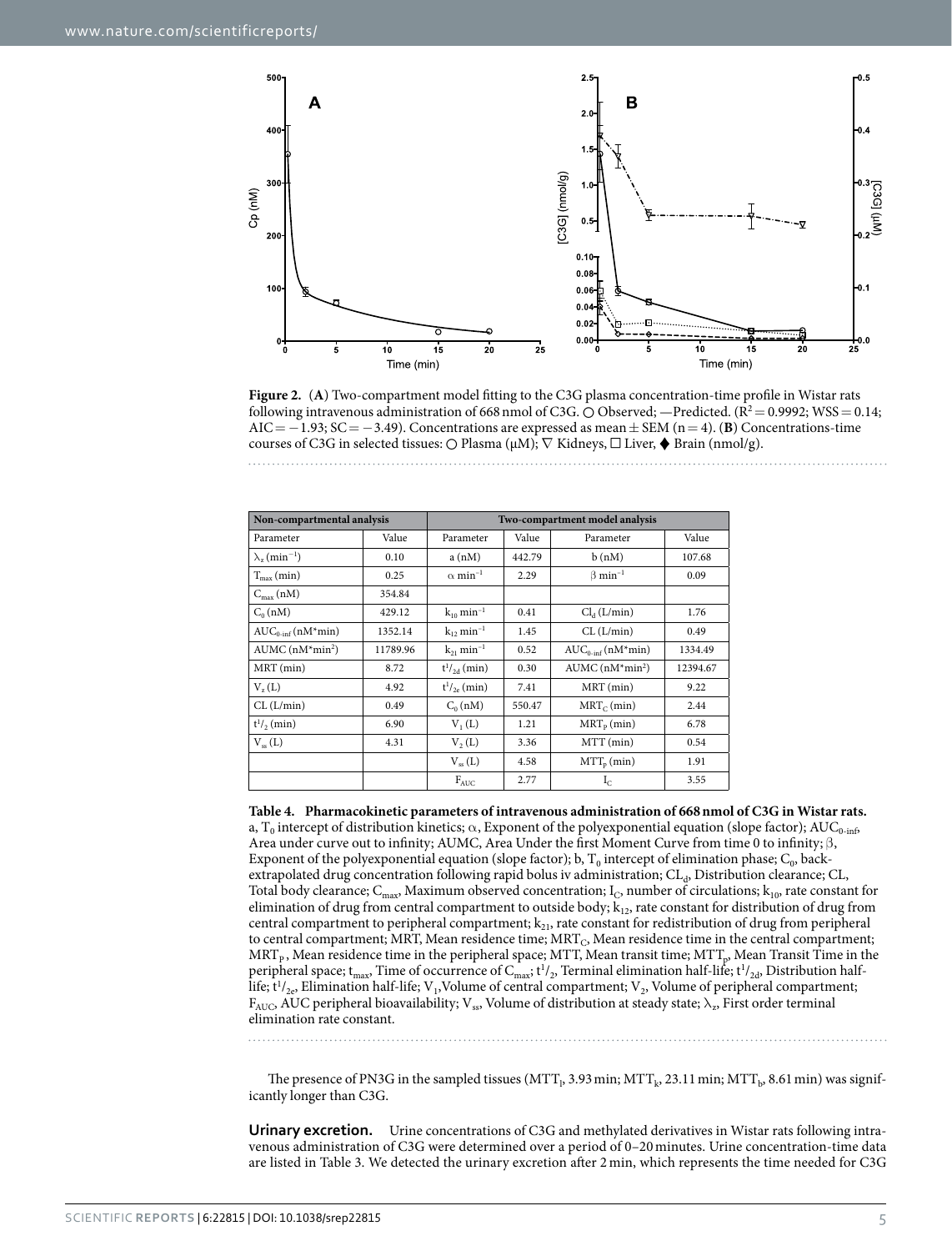



<span id="page-5-0"></span>**Figure 3. Scheme of a two-compartment, mammillary, open model for C3G disposition after IV administration.** See text for details.

to undergo uptake, metabolism and excretion in the kidneys. Rat urine showed relatively high amounts of C3G and PN3G. Other anthocyanins were found, though in trace amounts. Moreover, 15% of the injected dose was recovered in 5min after the injection.

**Significance of C3G in the brain.** At 15 sec after the intravenous administration, the C3G levels reached in the brain were 2.41–44.11pmol/g. Assuming that it is free to diffuse in a water compartment, this value would correspond to approximately 50nM, a value at which C3G could interact with molecular targets and elicit biological responses. Shortly after, plasma C3G levels rapidly declined, probably due to the rapid disposition of the injected bolus. However, under conditions that simulate the normal peroral consumption, absorption from the gastro-intestinal compartment lasts longer, so it can be speculated that plasma C3G concentration remains elevated for a longer time, as previously shown<sup>9</sup>.

Importantly, the parallel decline of C3G concentrations in the brain and those measured in plasma, as well as the MTT<sub>B</sub> (0.43 min), also suggests no important retention of the compound in the brain tissue. Such an extensive distribution of C3G, also involving the brain, despite the unfavourable chemical properties of the molecule (hydrophilic molecule) in terms of cell membrane passage, is probably mediated by one or more specific transport mechanisms. Indeed, C3G has been shown to pass the endothelial cell membrane in a short time frame  $(<1 \,\mathrm{min})^{38}$ .

As a result, the levels of C3G in the brain linearly correlated with the plasma values, thus providing a measure of the capacity to maintain brain C3G in equilibrium with C3G in the circulation. Furthermore, our data suggest a relatively low inter-individual variability of the blood-brain barrier permeability with respect to C3G under the chosen experimental conditions. Therefore, it can be suggested that the plasma C3G concentrations are a good indicator of the C3G levels in the brain. This implies that further pharmacokinetic studies might be designed accordingly, e.g. by increasing the number of blood samples taken from a single animal, following C3G administration. In the case of oral administration, notably entailing large inter-individual variability of C3G levels in the circulation, any inter-individual variability in plasma levels of C3G should be accompanied by a corresponding variability in C3G brain levels.

To demonstrate the intactness of the blood-brain barrier under the chosen experimental conditions, we showed that the anthocyanin's profile in the brain (with AUC C3G> PT3G> PN3G, [Table 2](#page-3-0)) was clearly different from that observed in plasma (with AUC C3G> M3G> PN3G> PG3G, [Table 1](#page-1-0)). Indeed, the brain was the only organ in which no substantial metabolism was detected, and a linear correlation between plasma and brain C3G levels was observed ([Fig. 5](#page-7-0)) over a physiologically relevant range of C3G plasma concentrations (18.78– 354.84nM). No correlation could be observed with the other metabolites, once more suggesting the selectivity of the blood-brain barrier.

#### **Conclusion**

Our study provides long-needed quantitative data about C3G distribution in rat biofluids and organs, including the brain. Moreover, the obtained results are now available for designing and interpreting the intervention trials in animals and humans, which are aiming at establishing the link between intake of anthocyanin-rich food or supplements and the protection against age-related cognitive dysfunctions.

#### **Methods**

**Chemicals and reagents.** All the chromatographic solvents were HPLC grade or LC-MS grade for the MS experiments. Acetonitrile, acetone, methanol and formic acid were purchased from Sigma Aldrich (Milan,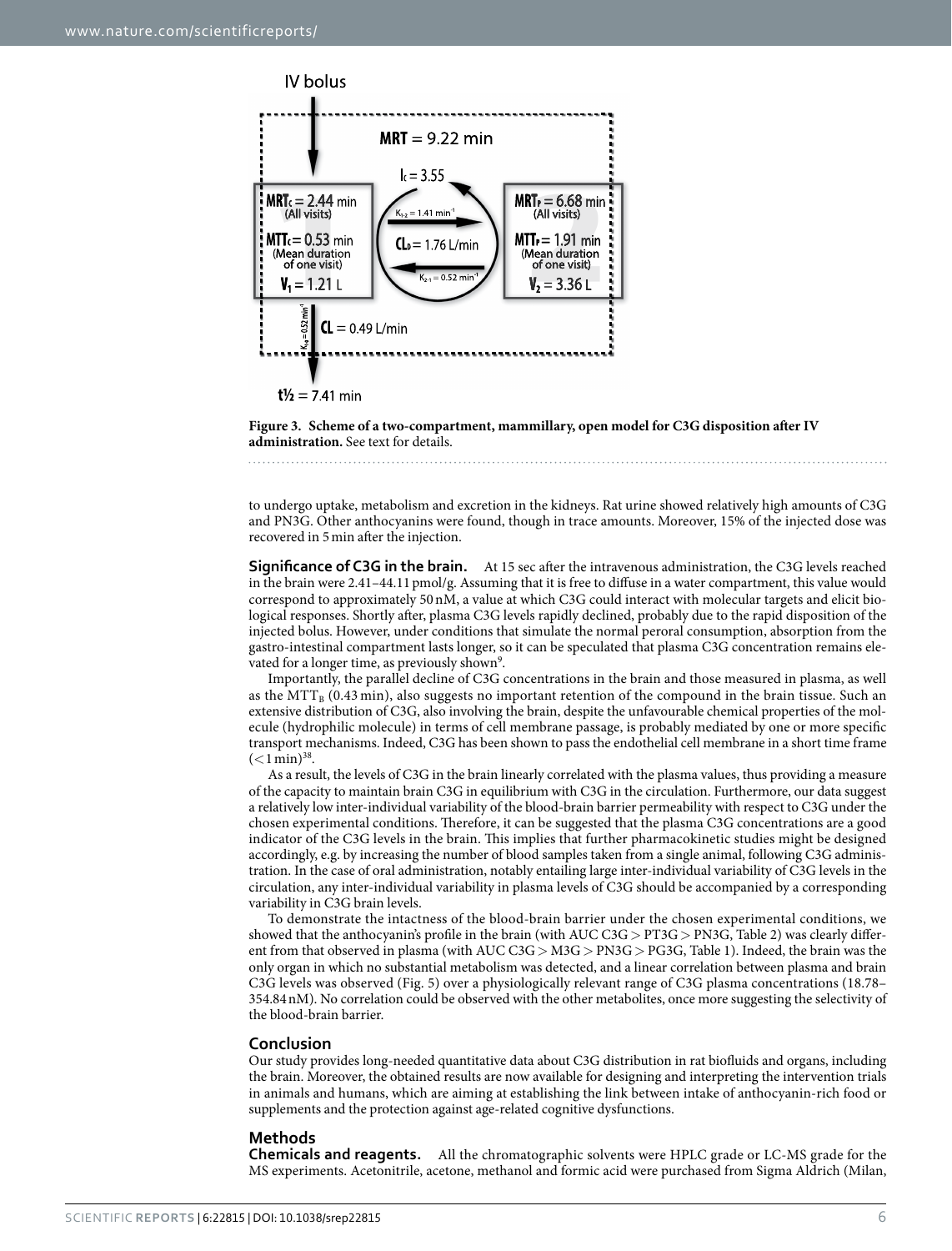

<span id="page-6-0"></span>**Figure 4. Time-course of C3G and its methylated derivatives in selected tissues.** (**A**) Brain; (**B**). Kidneys; (**C**) Liver. ● Total;  $\bigcirc$  C3G;  $\Box$  PN3G;  $\Delta$  PT3G;  $\nabla$  isoPN3G.

Italy). Isotopically labelled compounds, rosmarinic acid-d7 and cinnamic acid-d5, were purchased from C/D/N Isotopes Inc. (Quebec, Canada). Pure anthocyanins were obtained from Polyphenol Laboratories AS (Sandnes,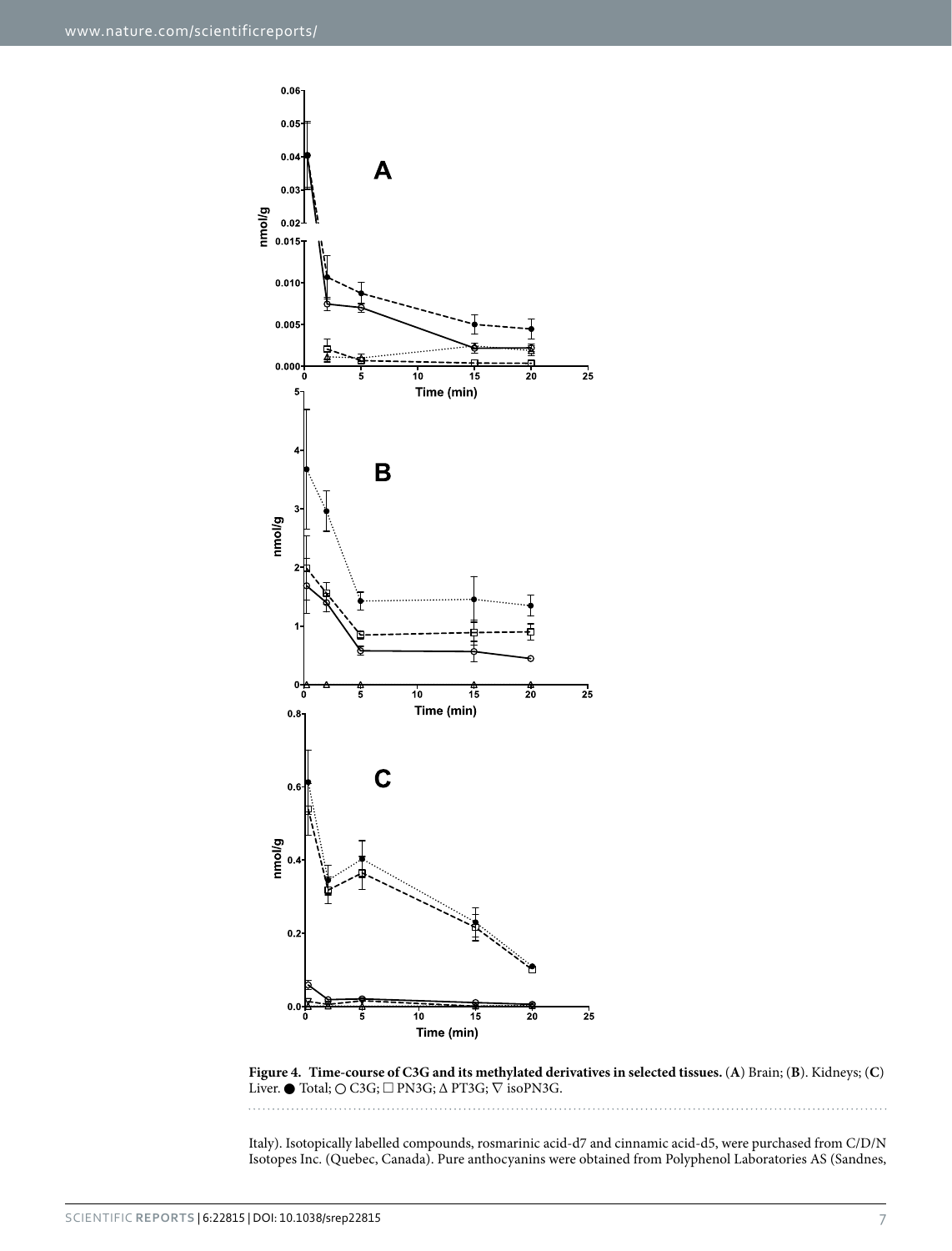

<span id="page-7-0"></span>Figure 5. Positive linear correlation (R<sup>2</sup>, 0.9427) between plasma and brain C3G concentrations in **individual rats.** 

Norway) and Heparin from Schwarz Pharma (Milan, Italy). All chemicals were used without further purification. Ultra pure Milli-Q water (Merck Millipore, Billerica, MA, USA) was used for the preparation of all solutions. Phosphate buffered saline (PBS) was prepared as following: 6.03 mM Na<sub>2</sub>HPO<sub>4</sub>, 3.91 mM NaH<sub>2</sub>PO<sub>4</sub> and 139 mM NaCl (Carlo Erba, Milan, Italy) were dissolved in MilliQ water (Millipore) and pH was adjusted to 7.4 with HCl.

**Study design and protocol.** The experiment was designed as a one-component pharmacokinetic study with quantitative analysis of the target metabolites in selected organs (liver, kidney and brain) and biofluids (plasma and urine). The principal aim of this study was to characterize the presence of C3G in the anaesthetized rat brain. The three main questions posed were: i) is there any relationship between [C3G] in the blood and in the brain? ii) what is the time needed for C3G to distribute in the brain? iii) for how long is biologically meaningful C3G concentration maintained in the brain?

Twenty-two male Wistar rats (*Rattus Norvegicus*, Harlan Italy S.r.l.), of same age (15 weeks), 293–390 g of body weight, were used. The rats were randomly divided into 5 groups, according to the time that elapsed after intravenous administration of the test compound, and one control group. Each time point was represented by four biological replicates. All animals were allowed to acclimate to the animal facility of the University of Trieste for at least 2 week before studies were initiated. The experimental design was vetted and approved by the bioethical committee of the University of Trieste (internal code 140PAS14), according to the provisions of the European Community Council Directive 2010/63/E[U39.](#page-10-3) The methods were carried out in accordance with the approved guidelines. The animals (n = 22) were maintained in cages in a room at  $23 \pm 2$  °C, 50–60% humidity with a 12-hour light-dark cycle. The night before the experiment, food was withdrawn from the cages but water was given *ad libitum*. On the day of the experiment, the rats were anesthetized with intra-peritoneal administration of tiletamine/zolazepam (1:1, 25 mg/kg body weight) and xylazine (10 mg/kg body weight). During anaesthesia (10min in all cases), the heart and ventilation rate were monitored. The rats were placed on their backs, with the ventral side up and with the legs spread separately on a thermo-isolated support. The penis was extruded by sliding the prepuce downwards. The dorsal penis vein was then seen along both sides of the penis and exactly 10min after anaesthesia 0.2 mL PBS without (control group) or with (treated group) 668 nmol cyanidin 3-glucoside (C3G) in PBS was injected using a 24-G hypodermic needle. Then the injection site was pressed with a swab for a few seconds, and the glans was encouraged to retract to prevent further bleeding[40](#page-10-4). One min before sacrificing the rats, sodium heparin (0.1ml, 500 IU) was injected again into the dorsal penis vein, exposed in the same way. Exactly 10min after anaesthesia and at the corresponding time point after I.V. administration (0.25, 5, 10, 15, 20min), the rats were sacrificed by decapitation. Blood draining and excision of the organs were carried out according to the literature<sup>[20](#page-9-26)</sup>. In detail, blood was collected from the neck of rats hold upside down, immediately after their decapitation, which happened at the time points sharp. Exsanguination took 5 seconds; laparotomy and excision of the liver and the kidneys took 5 more seconds. The post-decapitation procedures were standardised. Urine was collected through the urinary bladder with a syringe before decapitation. Kidneys, liver and brain were washed with mQ water, immediately frozen in liquid nitrogen and stored at −80 °C.

**Organ collection and extract preparation.** Immediately after sampling, 5mL of blood were transferred into ice-cold (−20 °C), deoxygenated aqueous 95% methanol in a ratio 1:9 (v/v). The urine was weighted and transferred into ice-cold, deoxygenated aqueous 95% methanol at a ratio of 1:9 (w/v). Frozen kidneys, liver and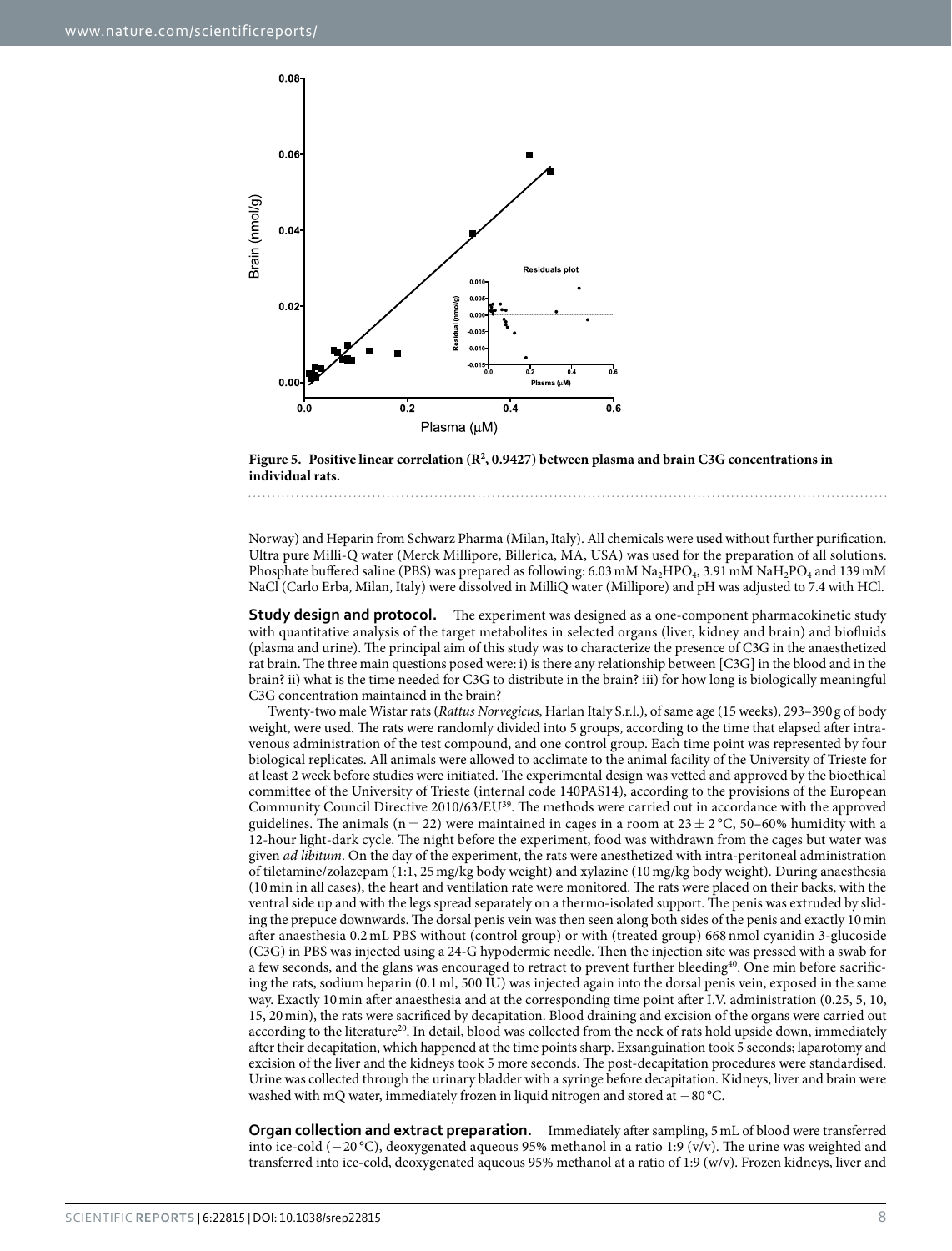brain were grounded under cryogenic conditions (−196 °C) to 5 μm particles in a CryoMill (Retsch, Germany), using a single 25mm i. d. steel ball (30 seconds, 25/sec frequency). The pulverized tissue was rapidly transferred (without thawing) into ice-cold, deoxygenated aqueous 95% methanol at a ratio of 1:9 (w/v). Cinnamic acid-d<sub>5</sub>, as internal standard, was dissolved in the aqueous methanol at concentration of 0.1mg/L for the monitoring of the extraction protocol in biofluids and tissues.

All samples were extracted with an orbital shaker for 10min at room temperature. The methanol extracts were then centrifuged for 5 min at 3600 rpm at 4 °C, decanted under a stream of nitrogen in 50 mL dark glass vessels and stored at −80 °C. Clean-up of extracted samples in methanol was performed by solid phase extraction (SPE), as previously described<sup>[9](#page-9-8)</sup>. Briefly, 5 mL of extracted samples were evaporated on a rotary evaporator and reconstituted in 10mL of acidified water. Anthocyanins were extracted by solid-phase adsorption onto a hydrophobic matrix (Sep-Pak C18, 0.35g, Waters, Milford, MA). Anthocyanins were eluted with methanol, evaporated to dryness and immediately dissolved with 500μL of methanol:water (50:50). Rosmarinic acid-d7, as internal standard at 1mg/L, was added in the aqueous methanol for allowing the adjustment of quantitative recovery after sample reconstitution. Samples were filtered through a 0.22μm PVDF filter (Millipore, Bedford, MA) into HPLC vials for the subsequent quantitative analysis.

**Quantitative analysis.** C3G and its derivatives were quantitatively analysed by an ultra performance LC (UPLC) system coupled to a triple quadrupole (TQ) mass spectrometer (see Supplementary information). The UPLC-MS/MS method was chosen to take advantage of the selectivity and sensitivity combined to wide dynamic range of MRM detection in tandem spectrometry, thus allowing the simultaneous quantitation of the main expected metabolites throughout the experiment. A Waters Acquity UPLC (Waters, Manchester, UK) controlled by MassLynx 4.1 was used. Separation of the target metabolites and 2 deuterated internal standards was performed on a reversed phase (RP) ACQUITY UPLC 1.8μm 2.1× 100mm HSS T3 column (Waters) protected with an Acquity UPLC HSS T3 1.8  $\mu$ m, 2.1  $\times$  5 mm precolumn (Waters), at 40 °C and under a mobile phase flow rate of 0.28mL/min. Mobile phases of 0.1% formic acid in Milli-Q water (A) and 0.1% formic acid in acetonitrile (B) were used. Chromatographic separation was performed using a multistep linear gradient as follows: 0min, 5% B; 0–3min, 5–20% B; 3–4.30min; 20% B; 4.30–9min, 20–45% B, 9–11min, 45–100% B, 11–14min, 100%; and 14.01–17min, 5% as equilibration time. Injection volume was 2 μL, and the samples were kept at 4 °C throughout the analysis.

The TQ mass spectrometer used was a Waters Xevo TQ (Milford, Massachusetts, USA) coupled with an electrospray interface. Quantification and confirmation of the anthocyanins were performed using two MRM (mul-tiple reaction monitoring) transition for each compound, using the conditions previously reported<sup>[20](#page-9-26)</sup>. The first transition, corresponding to the most abundant fragment, was used as quantifier ion, and the second as qualifier ion. For calibration, standard anthocyanins were serially diluted in aqueous methanol (50:50), in a concentration range 0.01 μg/L–100 mg/L. The range of calibration curves was obtained on the basis of the linearity of the responses. Acceptable linearity was achieved when the coefficient of calibration curves (R<sup>2</sup>) was at least 0.99. The experimental limit of quantitation (LOQ) in standard solution was at 0.5ng/mL for C3G, PN3G, M3G and PG3G, and slightly higher for D3G (2ng/mL) and PT3G (1ng/mL). Quantitative data were processed with Targetlynx software (Masslynx, Waters). C3G and its derivatives were quantified with the appropriated standard reference with the exception of isoPN3G, expressed as equivalent of PN3G. Details of the UPLC-MS/MS method and quantification are described in<sup>28</sup>.

**Recovery and residual blood correction.** According to the published method<sup>20</sup>, the amounts in each matrix were calculated by taking into consideration the appropriate recovery, and by assuming that rat plasma volume is  $33.75 \mu L/g$  of rat weight<sup>35</sup>. The correction for the residual blood in the brain was performed as proposed  $in<sup>41</sup>$ , by subtracting the estimated amount of C3G, PNG and PT3G in the effective plasma space.

**Pharmacokinetics analysis.** Pharmacokinetic parameters of I.V. administration of C3G in rats were determined from the mean  $(n=4)$  plasma concentration–time data by both non-compartmental and compartmental analysis as implemented in PK-Solver (version 2.0)<sup>[42](#page-10-6)</sup>. All pharmacokinetic data were expressed as mean  $\pm$  SEM. The statistical and graphical analyses were accomplished using the software package Prism version 6.0 (GraphPad Software Inc., San Diego, Calif., USA). The statistical significance level was set at  $p < 0.05$ .

*Non-compartmental analysis (NCA).* For NCA, the area under the concentration-time (AUC) curve was calculated using log/linear trapezoidal method from time 0 to the last sampling point 20 min after administration. The PK parameters determined were the concentration at time 0 (C<sub>0</sub>), the terminal elimination rate constant ( $\lambda_2$ ), the terminal elimination half-life ( $t^1/2$ ), the apparent volume of distribution at terminal phase ( $V_z$ ), the relative volume of distribution at steady state  $(V_{\rm ss})$ , and the total body clearance (CL). The mean time (MT) parameters dealing with the tissue distribution of C3G were calculated from the moments of the concentration-time curve in plasma and specific target tissues, as describe[d43.](#page-10-7) Briefly, Mean residence time (MRT) is the time that a molecule stays in the body, excluding the gastrointestinal tract. MRT was calculated as the ratio of the area under the first moment concentration time curve (AUMC) divided by the area under the zero moment curve (AUC). The terminal elimination half-life ( $t^1/2$ ) and AUC respective to C3G derivatives were also calculated to determine exposure to any derivatives compared with the parent compound. Maximum plasma concentrations ( $C_{MAX}$ ), and their times of maximal occurrence  $(T_{MAX})$  were taken directly from the observed data.

*Two-Compartment Model Analysis (TCMA).* Mean concentrations of C3G in plasma versus time were further analysed by a two-compartment, mammillary open, IV bolus model, with first order elimination. Data for model fitting were iteratively reweighted by modulating the reciprocal of the squared predicted concentrations ( $1/C_{pre}^2$ ).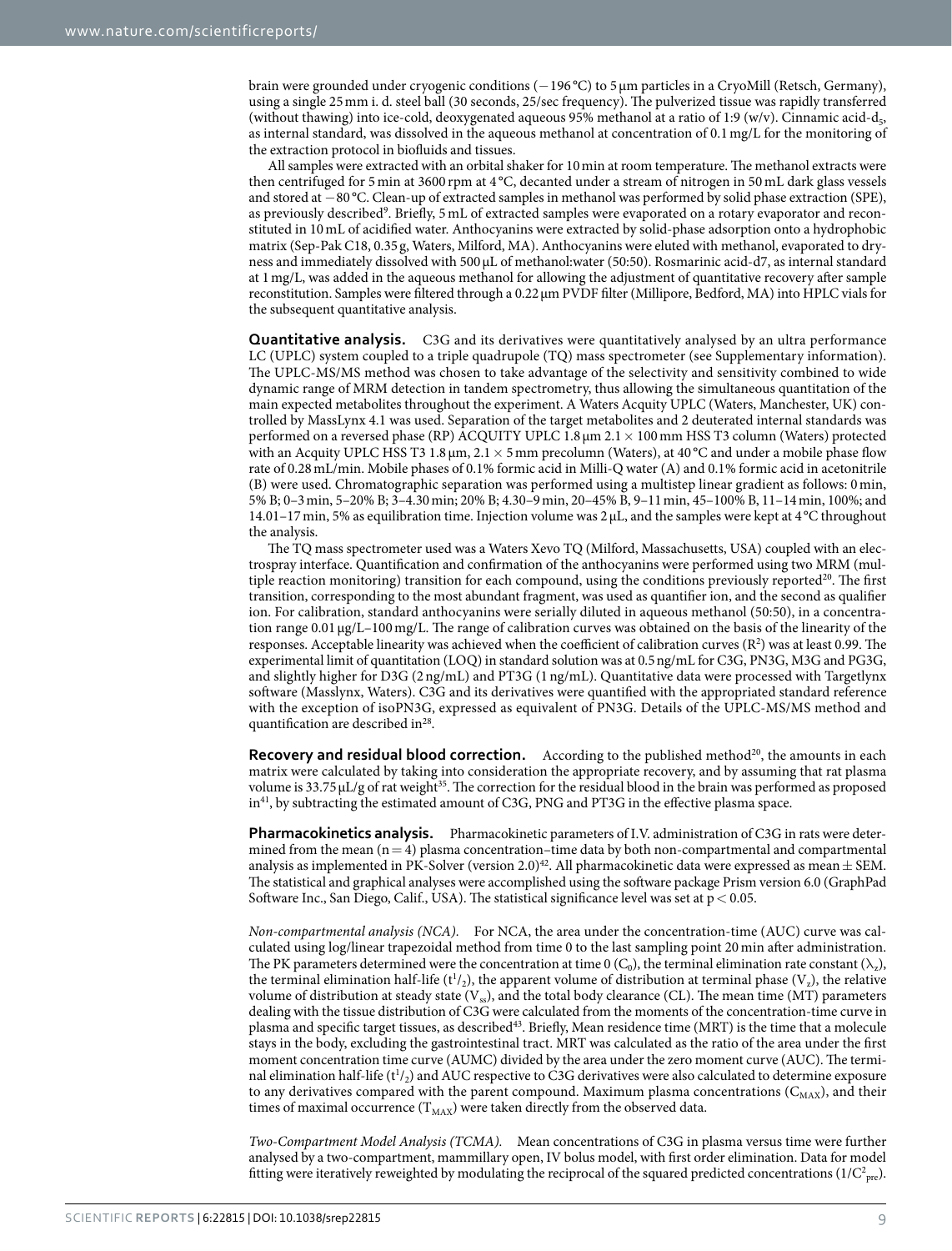The goodness-of-fit was assessed by visual inspection of the residual plots, parameter estimation precision, correlation (R2 ) between the observed and predicted concentration values, weighted sum of squared residuals (WSS), Akaike's information criterion (AIC), and Schwarz criteria (SC). The lower the WSS, AIC, and SC, the more appropriate is the selected model [\(Fig. 2](#page-4-0)). In addition, the information contained in the plasma concentration versus time profile were used to quantify the rate and the extent of the peripheral bioavailability, in terms of mean times spent in the different compartments (MRT<sub>central</sub> and MRT<sub>peripheral</sub>), number of visits (Ic) in these compartments and mean duration of one visit (MTTC)<sup>44</sup>.

#### **References**

- <span id="page-9-0"></span>1. Wu, X., Beecher, G. R., Holden, J. M., Haytowitz, D. B. & Gebhardt, S. E. Concentrations of anthocyanins in common foods in the United States and estimation of normal consumption. *J Agric Food Chem* **54,** 4069–4075 (2006).
- <span id="page-9-1"></span>2. Tarozzi, A. *et al.* Neuroprotective effects of cyanidin 3-O-glucopyranoside on amyloid beta (25-35) oligomer-induced toxicity. *Neurosci Lett* **473,** 72–76, doi: 10.1016/j.neulet.2010.02.006 (2010).
- <span id="page-9-2"></span>3. Im, S. E. *et al.* Anthocyanins in the ripe fruits of Rubus coreanus Miquel and their protective effect on neuronal PC-12 cells. *Food Chem* **139,** 604–610, doi: 10.1016/j.foodchem.2012.12.057 (2013).
- <span id="page-9-3"></span>4. Shih, P. H., Chan, Y. C., Liao, J. W., Wang, M. F. & Yen, G. C. Antioxidant and cognitive promotion effects of anthocyanin-rich mulberry (Morus atropurpurea L.) on senescence-accelerated mice and prevention of Alzheimer's disease. *J Nutr Biochem* **21,** 598–605, doi: 10.1016/j.jnutbio.2009.03.008 (2010).
- <span id="page-9-4"></span>5. Kang, T. H., Hur, J. Y., Kim, H. B., Ryu, J. H. & Kim, S. Y. Neuroprotective effects of the cyanidin-3-O-beta-d-glucopyranoside isolated from mulberry fruit against cerebral ischemia. *Neurosci Lett* **391,** 122–126 (2006).
- <span id="page-9-5"></span>6. Di Giacomo, C. *et al.* Effect of Treatment with Cyanidin-3-O-beta-D-Glucoside on Rat Ischemic/Reperfusion Brain Damage. *Evid Based Complement Alternat Med* **2012,** 285750, doi: 10.1155/2012/285750 (2012).
- <span id="page-9-6"></span>7. Gao, X., Cassidy, A., Schwarzschild, M. A., Rimm, E. B. & Ascherio, A. Habitual intake of dietary flavonoids and risk of Parkinson disease. *Neurology* **78,** 1138–1145, doi: 10.1212/WNL.0b013e31824f7fc4 (2012).
- <span id="page-9-7"></span>8. Krikorian, R. *et al.* Concord grape juice supplementation and neurocognitive function in human aging. *J Agric Food Chem* **60,** 5736–5742, doi: 10.1021/jf300277g (2012).
- <span id="page-9-8"></span>9. Passamonti, S., Vrhovsek, U., Vanzo, A. & Mattivi, F. The stomach as a site for anthocyanins absorption from food. *FEBS Lett* **544,** 210–213 (2003).
- 10. Cai, H. *et al.* Determination of anthocyanins in the urine of patients with colorectal liver metastases after administration of bilberry extract. *Biomed Chromatogr* **25,** 660–663, doi: 10.1002/bmc.1499 (2011).
- 11. Talavera, S. *et al.* Anthocyanins are efficiently absorbed from the small intestine in rats. *J Nutr* **134,** 2275–2279 (2004).
- 12. Kay, C. D., Mazza, G. J. & Holub, B. J. Anthocyanins exist in the circulation primarily as metabolites in adult men. *J Nutr* **135,** 2582–2588, doi: 135/11/2582 (2005).
- <span id="page-9-9"></span>13. Fernandes, I., Faria, A., Calhau, C., de Freitas, V. & Mateus, N. Bioavailability of anthocyanins and derivatives. *J Funct Foods* **7,** 54–66, doi: 10.1016/j.jff.2013.05.010 (2014).
- 14. de Ferrars, R. M. *et al.* The pharmacokinetics of anthocyanins and their metabolites in humans. *Br J Pharmacol* **171,** 3268–3282, doi: 10.1111/bph.12676 (2014).
- 15. Czank, C. *et al.* Human metabolism and elimination of the anthocyanin, cyanidin-3-glucoside: a (13)C-tracer study. *Am J Clin Nutr* **97,** 995–1003, doi: 10.3945/ajcn.112.049247 (2013).
- <span id="page-9-10"></span>16. Wu, X., Pittman, H. E. 3rd, McKay, S. & Prior, R. L. Aglycones and sugar moieties alter anthocyanin absorption and metabolism after berry consumption in weanling pigs. *J Nutr* **135,** 2417–2424 (2005).
- 17. Felgines, C. *et al.* Absorption and metabolism of red orange juice anthocyanins in rats. *Br J Nutr* **95,** 898–904 (2006).
- 18. El Mohsen, M. A. *et al.* Absorption, tissue distribution and excretion of pelargonidin and its metabolites following oral administration to rats. *Br J Nutr* **95,** 51, doi: 10.1079/BJN20051596 (2007).
- <span id="page-9-23"></span>19. Aqil, F. *et al.* Detection of anthocyanins/anthocyanidins in animal tissues. *J Agric Food Chem* **62,** 3912–3918, doi: 10.1021/jf500467b  $(2014)$ .
- <span id="page-9-26"></span>20. Vanzo, A., Vrhovsek, U., Tramer, F., Mattivi, F. & Passamonti, S. Exceptionally fast uptake and metabolism of cyanidin 3-glucoside by rat kidneys and liver. *J Nat Prod* **74,** 1049–1054, doi: 10.1021/np100948a (2011).
- <span id="page-9-11"></span>21. Talavera, S. *et al.* Anthocyanin metabolism in rats and their distribution to digestive area, kidney, and brain. *J Agric Food Chem* **53,** 3902–3908 (2005).
- 22. Kalt, W. *et al.* Identification of anthocyanins in the liver, eye, and brain of blueberry-fed pigs. *J Agric Food Chem* **56,** 705–712, doi: 10.1021/jf071998l (2008).
- <span id="page-9-12"></span>23. Andres-Lacueva, C. *et al.* Anthocyanins in aged blueberry-fed rats are found centrally and may enhance memory. *Nutr Neurosci* **8,** 111–120 (2005).
- <span id="page-9-13"></span>24. Passamonti, S., Vrhovsek, U., Vanzo, A. & Mattivi, F. Fast access of some grape pigments to the brain. *J Agric Food Chem* **53,** 7029–7034, doi: 10.1021/jf050565k (2005).
- <span id="page-9-14"></span>25. Ali Shah, S., Ullah, I., Lee, H. Y. & Kim, M. O. Anthocyanins protect against ethanol-induced neuronal apoptosis via GABAB1 receptors intracellular signaling in prenatal rat hippocampal neurons. *Mol Neurobiol* **48,** 257–269, doi: 10.1007/s12035-013-8458-y (2013).
- <span id="page-9-15"></span>26. Milbury, P. E. & Kalt, W. Xenobiotic Metabolism and Berry Flavonoid Transport across the Blood−Brain Barrier. *J Agric Food Chem* **58,** 3950–3956, doi: 10.1021/jf903529m (2010).
- <span id="page-9-16"></span>27. Faria, A. *et al.* Flavonoid transport across RBE4 cells: A blood-brain barrier model. *Cell Mol Biol Lett* **15,** 234–241, doi: 10.2478/ s11658-010-0006-4 (2010).
- <span id="page-9-17"></span>28. Gasperotti, M. *et al.* Fate of Microbial Metabolites of Dietary Polyphenols in Rats: Is the Brain Their Target Destination? *ACS chem Neurosci* **6,** 1341–1352, doi: 10.1021/acschemneuro.5b00051 (2015).
- <span id="page-9-18"></span>29. Krasieva, T. B., Ehren, J., O'Sullivan, T., Tromberg, B. J. & Maher, P. Cell and brain tissue imaging of the flavonoid fisetin using labelfree two-photon microscopy. *Neurochem Int* **89,** 243–248, doi: 10.1016/j.neuint.2015.08.003 (2015).
- <span id="page-9-19"></span>30. Ichiyanagi, T. *et al.* Metabolic pathway of cyanidin 3-O-beta-D-glucopyranoside in rats. *J Agric Food Chem* **53,** 145–150 (2005).
- <span id="page-9-20"></span>31. Vanzo, A. *et al.* Metabonomic investigation of rat tissues following intravenous administration of cyanidin 3-glucoside at a physiologically relevant dose. *Metabolomics* **9,** 88–100, doi: 10.1007/s11306-012-0430-8 (2012).
- <span id="page-9-21"></span>32. Marczylo, T. H., Cooke, D., Brown, K., Steward, W. P. & Gescher, A. J. Pharmacokinetics and metabolism of the putative cancer chemopreventive agent cyanidin-3-glucoside in mice. *Cancer Chemother Pharmacol* **64,** 1261–1268, doi: 10.1007/s00280-009-0996-7 (2009).
- <span id="page-9-22"></span>33. Fleschhut, J., Kratzer, F., Rechkemmer, G. & Kulling, S. E. Stability and biotransformation of various dietary anthocyanins *in vitro*. *Eur J Nutr* **45,** 7–18, doi: 10.1007/S00394-005-0557-8 (2006).
- <span id="page-9-24"></span>34. Benet, L. Z. & Massoud, N. In *Pharmacokinetic basis for drug treatment* xiii, 466 p. (Raven Press, 1984).
- <span id="page-9-25"></span>35. Brown, R. P., Delp, M. D., Lindstedt, S. L., Rhomberg, L. R. & Beliles, R. P. Physiological parameter values for physiologically based pharmacokinetic models. *Toxicol Ind Health* **13,** 407–484 (1997).